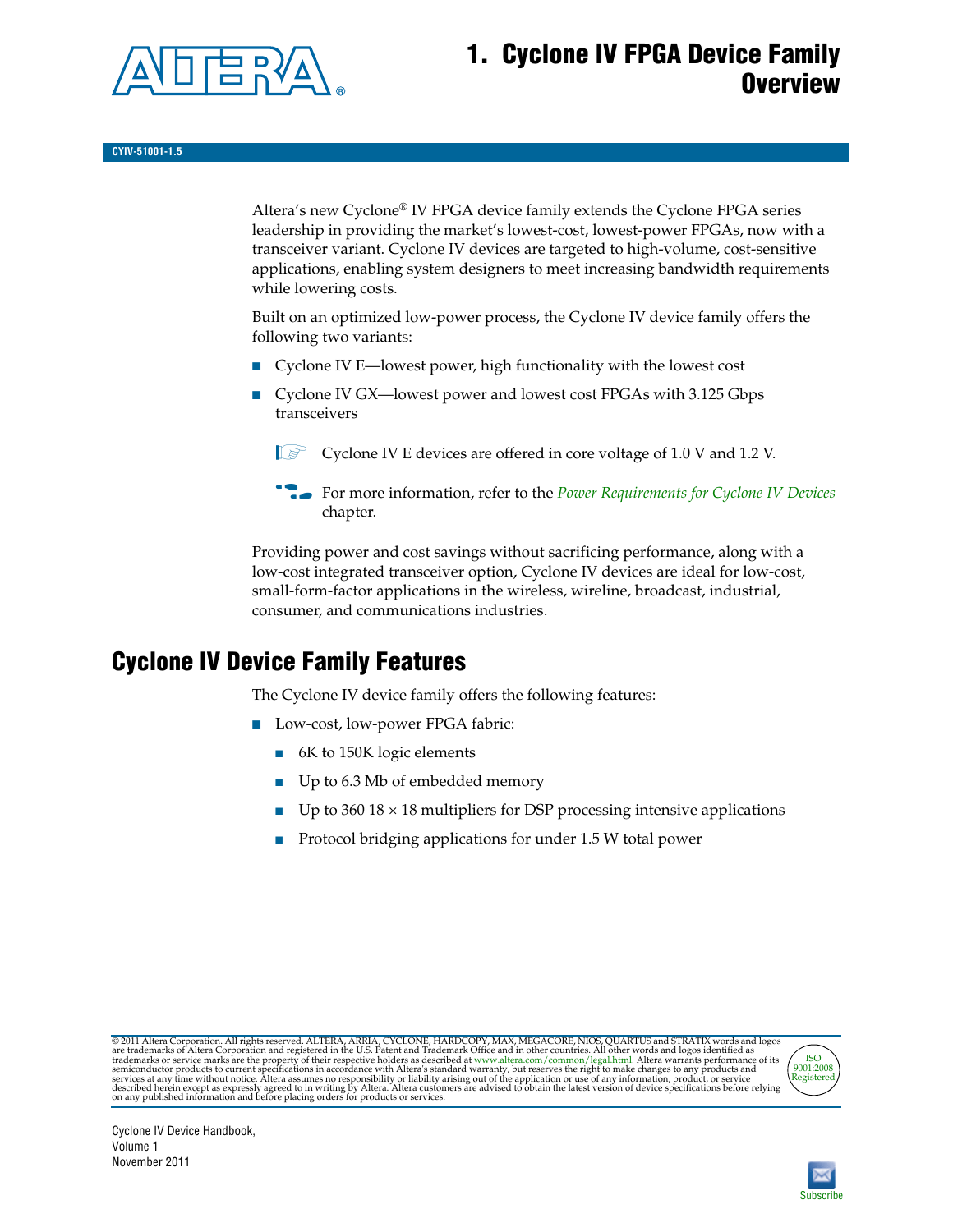- Cyclone IV GX devices offer up to eight high-speed transceivers that provide:
	- Data rates up to 3.125 Gbps
	- 8B/10B encoder/decoder
	- 8-bit or 10-bit physical media attachment (PMA) to physical coding sublayer (PCS) interface
	- Byte serializer/deserializer (SERDES)
	- Word aligner
	- Rate matching FIFO
	- TX bit slipper for Common Public Radio Interface (CPRI)
	- Electrical idle
	- Dynamic channel reconfiguration allowing you to change data rates and protocols on-the-fly
	- Static equalization and pre-emphasis for superior signal integrity
	- 150 mW per channel power consumption
	- Flexible clocking structure to support multiple protocols in a single transceiver block
- Cyclone IV GX devices offer dedicated hard IP for PCI Express (PIPE) (PCIe) Gen 1:
	- $\blacktriangleright$  ×1, ×2, and ×4 lane configurations
	- End-point and root-port configurations
	- Up to 256-byte payload
	- One virtual channel
	- 2 KB retry buffer
	- 4 KB receiver (Rx) buffer
- Cyclone IV GX devices offer a wide range of protocol support:
	- PCIe (PIPE) Gen  $1 \times 1$ ,  $\times 2$ , and  $\times 4$  (2.5 Gbps)
	- Gigabit Ethernet (1.25 Gbps)
	- CPRI (up to 3.072 Gbps)
	- XAUI (3.125 Gbps)
	- Triple rate serial digital interface (SDI) (up to 2.97 Gbps)
	- Serial RapidIO (3.125 Gbps)
	- Basic mode (up to 3.125 Gbps)
	- V-by-One (up to 3.0 Gbps)
	- DisplayPort (2.7 Gbps)
	- Serial Advanced Technology Attachment (SATA) (up to 3.0 Gbps)
	- OBSAI (up to 3.072 Gbps)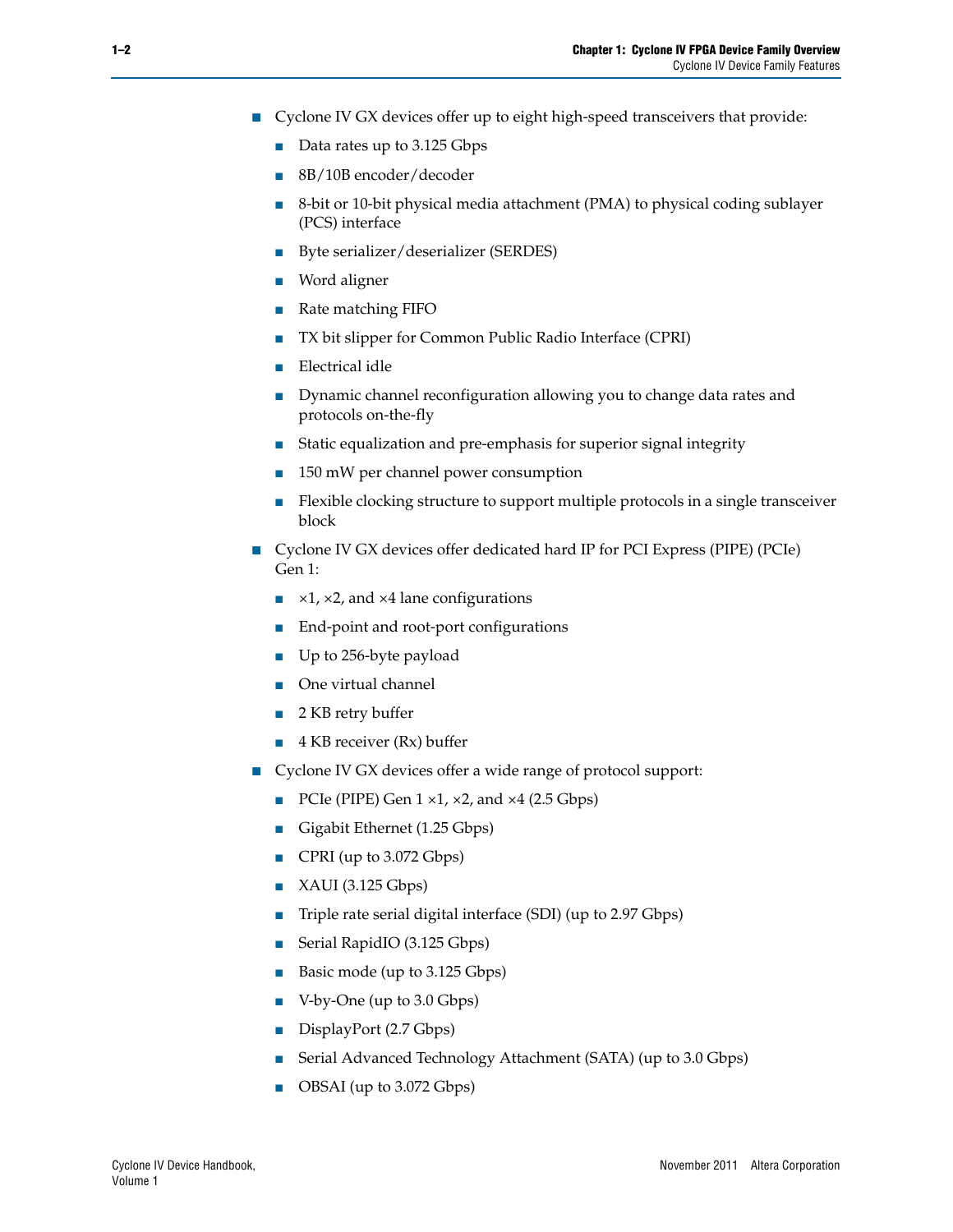- Up to 532 user I/Os
	- LVDS interfaces up to 840 Mbps transmitter (Tx), 875 Mbps Rx
	- Support for DDR2 SDRAM interfaces up to 200 MHz
	- Support for QDRII SRAM and DDR SDRAM up to 167 MHz
- Up to eight phase-locked loops (PLLs) per device
- Offered in commercial and industrial temperature grades

## **Device Resources**

[Table 1–1](#page-2-0) lists Cyclone IV E device resources.

<span id="page-2-0"></span>**Table 1–1. Resources for the Cyclone IV E Device Family**

| <b>Resources</b>                       | EP4CE6 | 0<br>EP4CE1    | LO.<br>EP4CE1! | EP4CE22 | EP4CE30 | EP4CE40 | EP4CE55 | EP4CE75 | 15<br>EP40E1 |
|----------------------------------------|--------|----------------|----------------|---------|---------|---------|---------|---------|--------------|
| Logic elements (LEs)                   | 6,272  | 10,320         | 15,408         | 22,320  | 28,848  | 39,600  | 55,856  | 75,408  | 114,480      |
| Embedded memory<br>(Kbits)             | 270    | 414            | 504            | 594     | 594     | 1,134   | 2,340   | 2,745   | 3,888        |
| Embedded $18 \times 18$<br>multipliers | 15     | 23             | 56             | 66      | 66      | 116     | 154     | 200     | 266          |
| General-purpose PLLs                   | 2      | $\overline{2}$ | 4              | 4       | 4       | 4       | 4       | 4       | 4            |
| <b>Global Clock Networks</b>           | 10     | 10             | 20             | 20      | 20      | 20      | 20      | 20      | 20           |
| User I/O Banks                         | 8      | 8              | 8              | 8       | 8       | 8       | 8       | 8       | 8            |
| Maximum user $I/O$ $(1)$               | 179    | 179            | 343            | 153     | 532     | 532     | 374     | 426     | 528          |

#### **Note to [Table 1–1](#page-2-0):**

<span id="page-2-1"></span>(1) The user I/Os count from pin-out files includes all general purpose I/O, dedicated clock pins, and dual purpose configuration pins. Transceiver pins and dedicated configuration pins are not included in the pin count.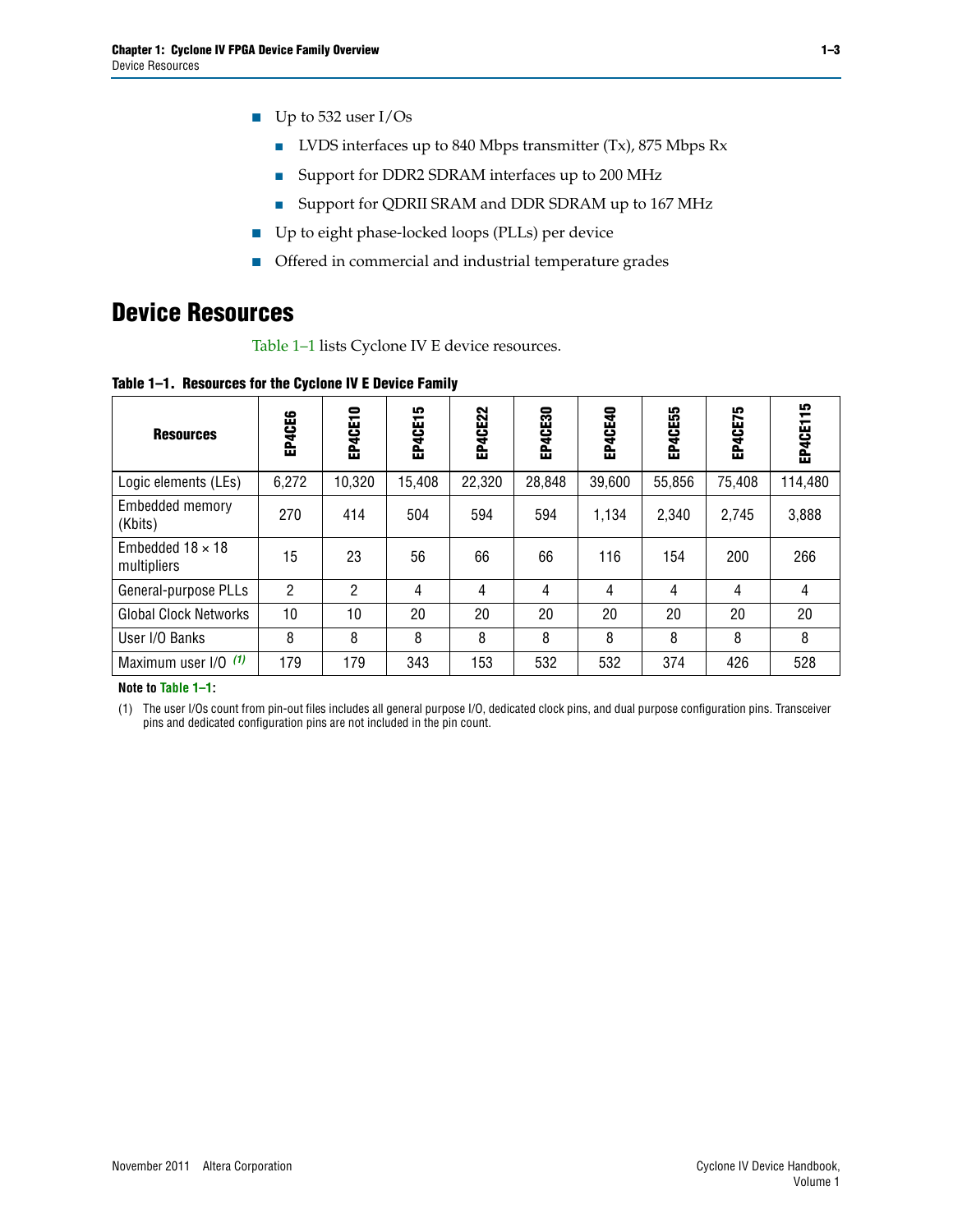[Table 1–2](#page-3-1) lists Cyclone IV GX device resources.

<span id="page-3-1"></span>

|  |  |  |  |  | Table 1-2. Resources for the Cyclone IV GX Device Family |
|--|--|--|--|--|----------------------------------------------------------|
|--|--|--|--|--|----------------------------------------------------------|

| <b>Resources</b>                        | LO.<br>EP4CGX1 | EP4CGX22     | EP4CGX30<br>( <mark>1</mark> ) | EP4CGX30<br>(2) | EP4CGX50<br>(3) | EP4CGX75<br>(3) | EP4CGX110<br><sup>(3)</sup> | EP4CGX150<br><sup>(3)</sup> |
|-----------------------------------------|----------------|--------------|--------------------------------|-----------------|-----------------|-----------------|-----------------------------|-----------------------------|
| Logic elements (LEs)                    | 14,400         | 21,280       | 29,440                         | 29,440          | 49,888          | 73,920          | 109,424                     | 149,760                     |
| Embedded memory (Kbits)                 | 540            | 756          | 1,080                          | 1,080           | 2,502           | 4,158           | 5,490                       | 6,480                       |
| Embedded $18 \times 18$ multipliers     | $\Omega$       | 40           | 80                             | 80              | 140             | 198             | 280                         | 360                         |
| General purpose PLLs                    |                | $\mathbf{2}$ | $\overline{2}$                 | 4(4)            | 4(4)            | 4(4)            | 4(4)                        | 4(4)                        |
| Multipurpose PLLs                       | 2(5)           | 2(5)         | 2(5)                           | 2(5)            | 4(5)            | 4(5)            | 4(5)                        | 4(5)                        |
| Global clock networks                   | 20             | 20           | 20                             | 30              | 30              | 30              | 30                          | 30                          |
| High-speed transceivers $(6)$           | $\overline{2}$ | 4            | 4                              | 4               | 8               | 8               | 8                           | 8                           |
| Transceiver maximum data rate<br>(Gbps) | 2.5            | 2.5          | 2.5                            | 3.125           | 3.125           | 3.125           | 3.125                       | 3.125                       |
| PCIe (PIPE) hard IP blocks              |                | 1            | 1                              | 1               | 1               |                 | 1                           |                             |
| User I/O banks                          | 9(7)           | 9(7)         | 9(7)                           | 11(8)           | 11(8)           | (8)<br>11       | 11(8)                       | (8)<br>11                   |
| Maximum user I/O (9)                    | 72             | 150          | 150                            | 290             | 310             | 310             | 475                         | 475                         |

**Notes to [Table 1–2](#page-3-1):**

<span id="page-3-7"></span>(1) Applicable for the F169 and F324 packages.

<span id="page-3-8"></span>(2) Applicable for the F484 package.

<span id="page-3-6"></span>(3) Only two multipurpose PLLs for F484 package.

<span id="page-3-0"></span>(4) Two of the general purpose PLLs are able to support transceiver clocking. For more information, refer to the *[Clock Networks and PLLs in](http://www.altera.com/literature/hb/cyclone-iv/cyiv-51005.pdf)  [Cyclone IV Devices](http://www.altera.com/literature/hb/cyclone-iv/cyiv-51005.pdf)* chapter.

<span id="page-3-2"></span>(5) You can use the multipurpose PLLs for general purpose clocking when they are not used to clock the transceivers. For more information, refer to the *[Clock Networks and PLLs in Cyclone IV Devices](http://www.altera.com/literature/hb/cyclone-iv/cyiv-51005.pdf)* chapter.

<span id="page-3-3"></span>(6) If PCIe  $\times$ 1, you can use the remaining transceivers in a quad for other protocols at the same or different data rates.

<span id="page-3-4"></span>(7) Including one configuration I/O bank and two dedicated clock input I/O banks for HSSI reference clock input.

<span id="page-3-5"></span>(8) Including one configuration I/O bank and four dedicated clock input I/O banks for HSSI reference clock input.

<span id="page-3-9"></span>(9) The user I/Os count from pin-out files includes all general purpose I/O, dedicated clock pins, and dual purpose configuration pins. Transceiver pins and dedicated configuration pins are not included in the pin count.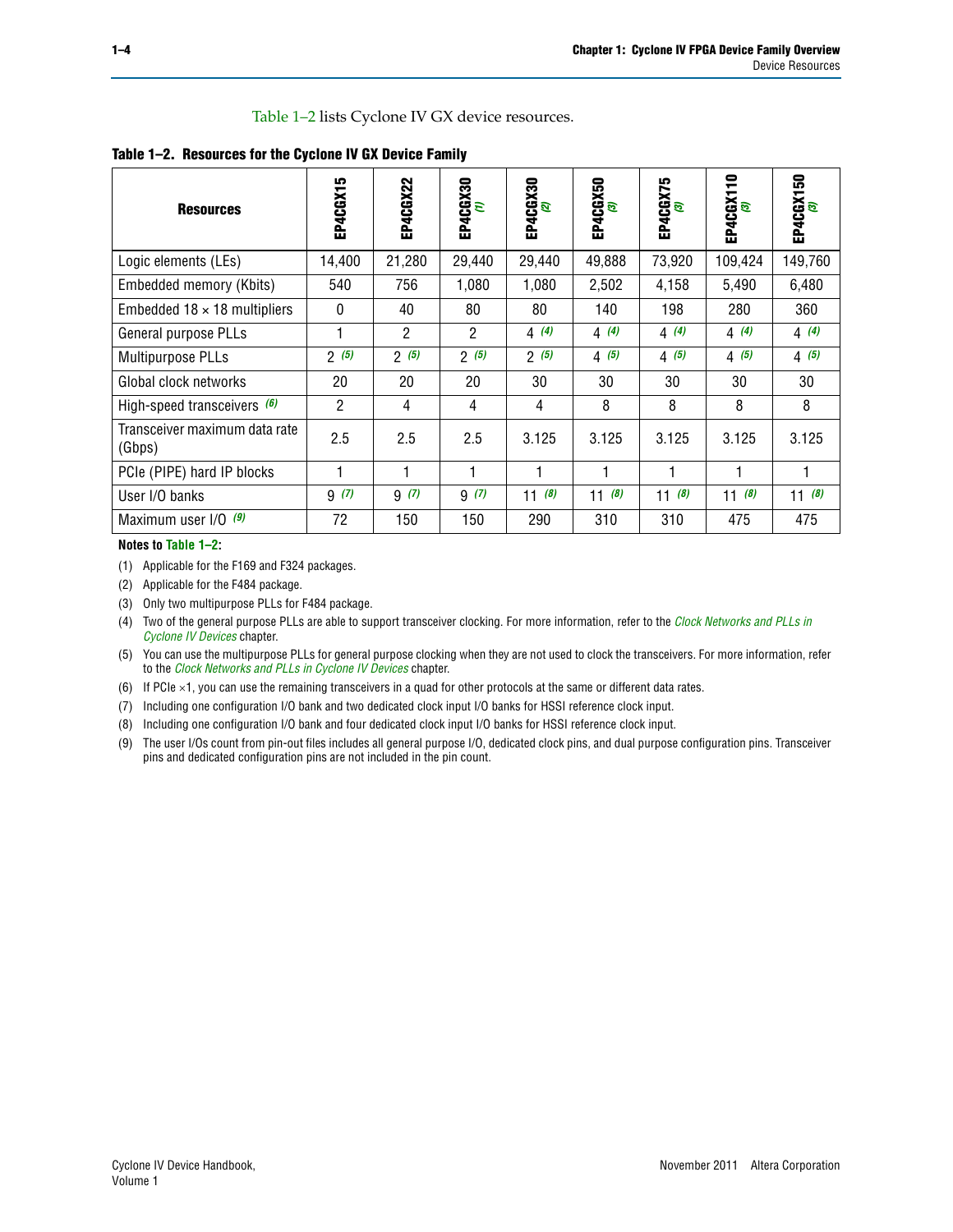# **Package Matrix**

[Table](#page-4-2) 1–3 lists Cyclone IV E device package offerings.

<span id="page-4-2"></span>

| Table 1-3. Package Offerings for the Cyclone IV E Device Family (1) |  |  |  |  |
|---------------------------------------------------------------------|--|--|--|--|
|---------------------------------------------------------------------|--|--|--|--|

| <b>Package</b> |                         | E144             |                 | M164             | <b>U256</b>              |                  |                | F256             | <b>U484</b>              |                  | F484                     |                  |              | F780           |
|----------------|-------------------------|------------------|-----------------|------------------|--------------------------|------------------|----------------|------------------|--------------------------|------------------|--------------------------|------------------|--------------|----------------|
| Size (mm)      |                         | $22 \times 22$   |                 | $8 \times 8$     | $14 \times 14$           |                  | $17 \times 17$ |                  |                          | $19 \times 19$   | $23 \times 23$           |                  |              | $29 \times 29$ |
| Pitch (mm)     |                         | 0.5              |                 | 0.5              | 0.8                      |                  |                | 1.0              |                          | 0.8              |                          | 1.0              |              | 1.0            |
| <b>Device</b>  | S<br>User               | ø<br><b>SUVI</b> | S<br>User       | ø<br><b>LVDS</b> | S<br>User                | ø<br><b>SUVI</b> | S<br>User      | ø<br><b>SONT</b> | S<br>User                | ø<br><b>SUVI</b> | S<br>User                | ø<br><b>CANT</b> | S<br>User    | ø<br>SONT      |
| EP4CE6         | 491                     | 21               |                 |                  | 179                      | 66               | 4179           | 66               |                          | __               |                          | _                | —            |                |
| EP4CE10        | 91                      | 21               |                 |                  | 179                      | 66               | 179            | 66               | __                       |                  |                          |                  | __           |                |
| EP4CE15        | 81                      | 18               | $\mathbf{T}$ 89 | 21               | 165                      | 53               | 165            | 53               | –                        | —                | 4343                     | 137              | —            |                |
| EP4CE22        | $\blacktriangledown$ 79 | 17               |                 |                  | $\blacktriangledown$ 153 | 52               | $\times$ 153   | 52               |                          |                  |                          |                  |              |                |
| EP4CE30        | —                       | __               |                 |                  |                          | __               |                | —                | __                       | —                | 328                      | 124              | <b>1</b> 532 | 224            |
| EP4CE40        | __                      |                  |                 |                  |                          |                  |                |                  | 328                      | 124              | 328                      | 124              | 532          | 224            |
| EP4CE55        |                         |                  |                 |                  |                          |                  |                |                  | 324                      | 132              | 324                      | 132              | 374          | 160            |
| EP4CE75        | __                      |                  | --              | __               | __                       |                  |                | —                | $\blacktriangledown$ 292 | 110              | 292                      | 110              | 426          | 178            |
| EP4CE115       |                         |                  |                 |                  |                          |                  |                | __               |                          | __               | $\blacktriangledown$ 280 | 103              | $-528$       | 230            |

#### **Notes to [Table](#page-4-2) 1–3:**

<span id="page-4-0"></span>(1) The E144 package has an exposed pad at the bottom of the package. This exposed pad is a ground pad that must be connected to the ground plane of your PCB. Use this exposed pad for electrical connectivity and not for thermal purposes.

<span id="page-4-1"></span>(2) This includes both dedicated and emulated LVDS pairs. For more information, refer to the *[I/O Features in Cyclone](http://www.altera.com/literature/hb/cyclone-iv/cyiv-51006.pdf) IV Devices* chapter.

**Chapter 1: Cyclone IV FPGA Device Family Overview**

**Chapter 1: Cyclone IV FPGA Device Family Overview**<br>Package Matrix

Package Matrix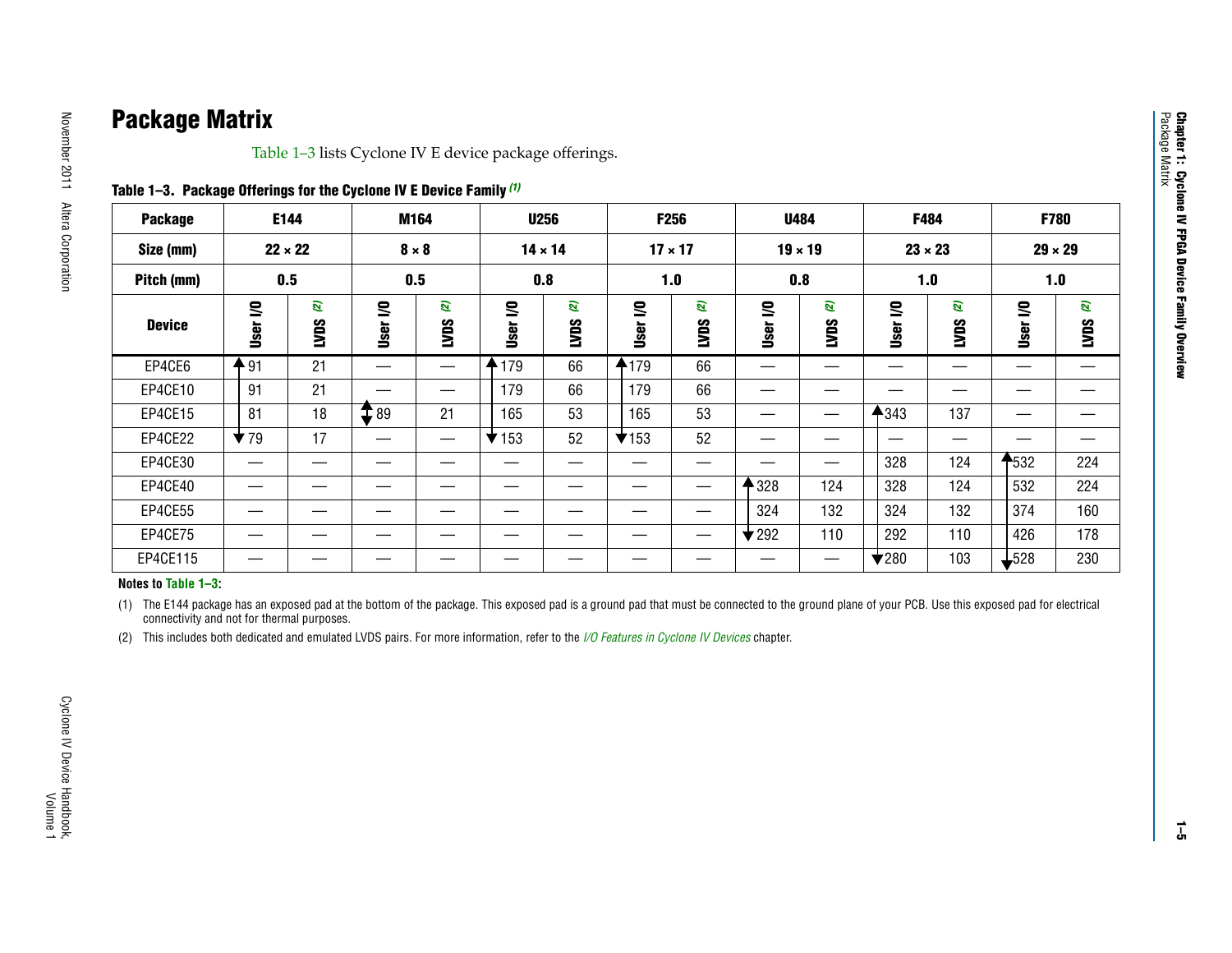<span id="page-5-0"></span>

|  |  | Table 1–4. Package Offerings for the Cyclone IV GX Device Family |
|--|--|------------------------------------------------------------------|
|--|--|------------------------------------------------------------------|

| Table 1-4. Package Offerings for the Cyclone IV GX Device Family |                  |                |                |                     |                  |             |           |                |       |                |                |       |                 |                |       |                           |                  |       |
|------------------------------------------------------------------|------------------|----------------|----------------|---------------------|------------------|-------------|-----------|----------------|-------|----------------|----------------|-------|-----------------|----------------|-------|---------------------------|------------------|-------|
| <b>Package</b>                                                   |                  | <b>N148</b>    |                |                     | F169             |             |           | F324           |       |                | F484           |       |                 | <b>F672</b>    |       |                           | F896             |       |
| Size (mm)                                                        |                  | $11 \times 11$ |                |                     | $14 \times 14$   |             |           | $19 \times 19$ |       |                | $23 \times 23$ |       |                 | $27 \times 27$ |       |                           | $31 \times 31$   |       |
| Pitch (mm)                                                       |                  | 0.5            |                |                     | 1.0              |             |           | 1.0            |       |                | 1.0            |       |                 | 1.0            |       |                           | 1.0              |       |
| <b>Device</b>                                                    | g<br><u>User</u> | E)<br>Sant     | XCVRs          | ≅<br>User           | E<br><b>CANT</b> | XCVRs       | g<br>User | ε<br>SONT      | XCVRs | ≅<br>User      | E<br>LVDS      | XCVRs | ≅<br>User       | E<br>LVDS      | XCVRs | User I/O                  | E<br><b>LVDS</b> | XCVRs |
| EP4CGX15                                                         | 72               | 25             | $\overline{2}$ | $\blacktriangle$ 72 | 25               | $2^{\circ}$ |           |                | —     |                |                |       |                 |                |       |                           |                  |       |
| EP4CGX22                                                         |                  |                |                | 72                  | 25               | $2^{\circ}$ | 150<br>₳  | 64             | 4     |                |                |       |                 |                |       |                           |                  |       |
| EP4CGX30                                                         |                  | —              | —              | $\div$ 72           | 25               | $2^{\circ}$ | 150       | 64             | 4     | 290            | 130            | 4     |                 | __             | –     |                           |                  |       |
| EP4CGX50                                                         |                  |                |                |                     |                  |             |           |                | —     | 290            | 130            | 4     | $\triangle$ 310 | 140            | 8     |                           |                  |       |
| EP4CGX75                                                         |                  |                |                |                     |                  |             |           |                | —     | 290            | 130            | 4     | 310             | 140            | 8     |                           |                  |       |
| EP4CGX110                                                        |                  | —              |                |                     |                  | —           |           | __             | —     | 270            | 120            | 4     | 393             | 181            | 8     | 475                       | 220              | 8     |
| EP4CGX150                                                        |                  |                |                |                     |                  |             |           |                |       | $\bigstar$ 270 | 120            | 4     | 393             | 181            | 8     | $\blacktriangleright$ 475 | 220              | 8     |

#### **Note to [Table](#page-5-0) 1–4:**

<span id="page-5-1"></span>(1) This includes both dedicated and emulated LVDS pairs. For more information, refer to the *[I/O Features in Cyclone](http://www.altera.com/literature/hb/cyclone-iv/cyiv-51006.pdf) IV Devices* chapter.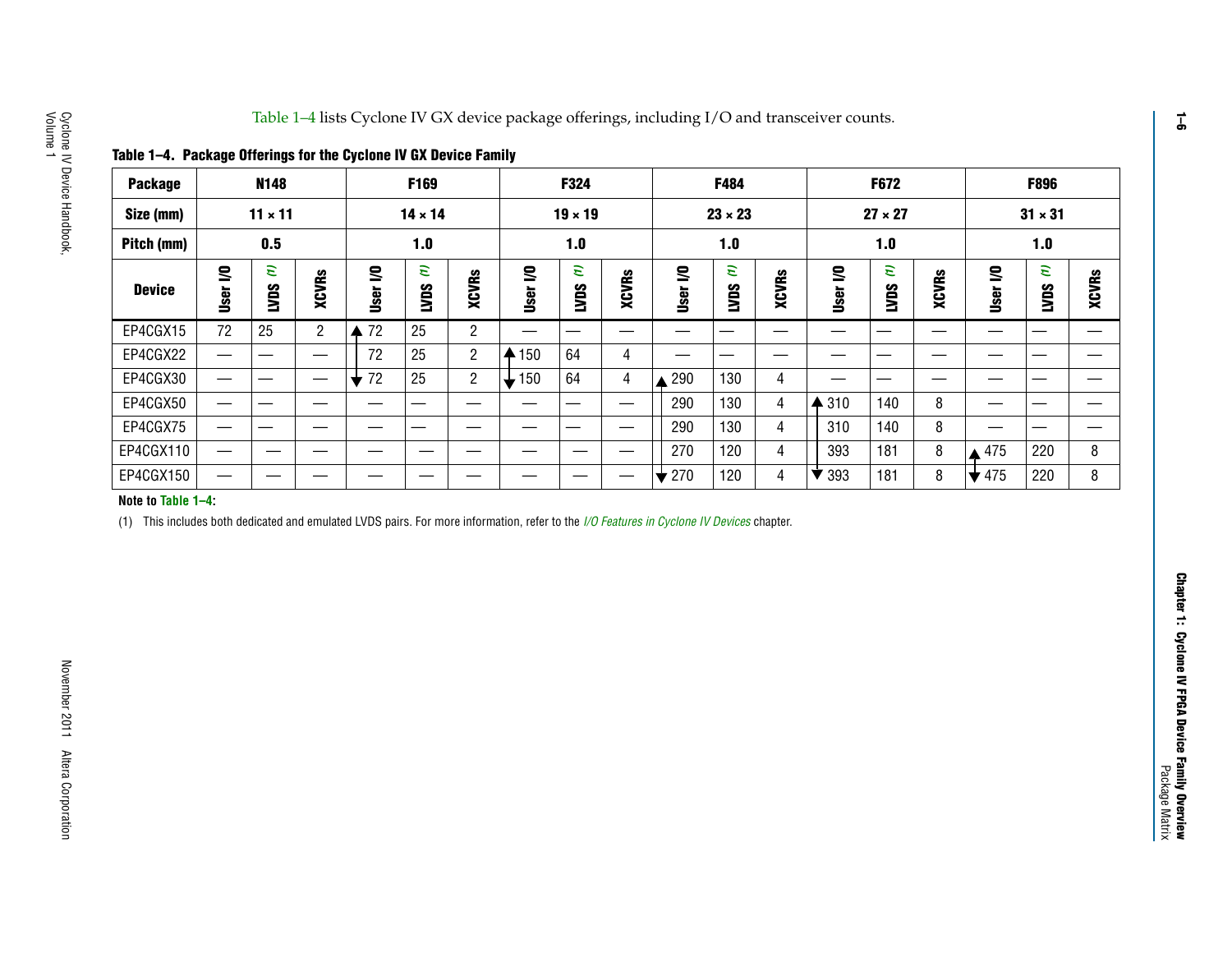# **Cyclone IV Device Family Speed Grades**

[Table 1–5](#page-6-0) lists the Cyclone IV GX devices speed grades.

| <b>Device</b> | N148       | F169           | F324           | F484           | <b>F672</b>    | <b>F896</b> |
|---------------|------------|----------------|----------------|----------------|----------------|-------------|
| EP4CGX15      | C7, C8, I7 | C6, C7, C8, I7 |                |                |                |             |
| EP4CGX22      |            | C6, C7, C8, I7 | C6, C7, C8, I7 |                |                |             |
| EP4CGX30      |            | C6, C7, C8, I7 | C6, C7, C8, I7 | C6, C7, C8, I7 |                |             |
| EP4CGX50      |            |                |                | C6, C7, C8, I7 | C6, C7, C8, I7 |             |
| EP4CGX75      |            |                |                | C6, C7, C8, I7 | C6, C7, C8, I7 |             |
| EP4CGX110     |            |                |                | C7, C8, I7     | C7, C8, I7     | C7, C8, I7  |
| EP4CGX150     |            |                |                | C7, C8, I7     | C7, C8, I7     | C7, C8, I7  |

#### <span id="page-6-0"></span>**Table 1–5. Speed Grades for the Cyclone IV GX Device Family**

[Table 1–6](#page-6-1) lists the Cyclone IV E devices speed grades.

| <b>Device</b> | E144                                   | M164 | <b>U256</b> | F256                                   | <b>U484</b> | F484                                   | F780                            |
|---------------|----------------------------------------|------|-------------|----------------------------------------|-------------|----------------------------------------|---------------------------------|
| EP4CE6        | C8L, C9L, I8L<br>C6, C7, C8,<br>17, A7 |      | I7N         | C8L, C9L, I8L<br>C6, C7, C8,<br>17, A7 |             |                                        |                                 |
| EP4CE10       | C8L, C9L, I8L<br>C6, C7, C8,<br>17, A7 |      | I7N         | C8L, C9L, I8L<br>C6, C7, C8,<br>17, A7 |             |                                        |                                 |
| EP4CE15       | C8L, C9L, I8L<br>C6, C7, C8, I7        | I7N  | I7N         | C8L, C9L, I8L<br>C6, C7, C8,<br>17, A7 |             | C8L, C9L, I8L<br>C6, C7, C8,<br>17, A7 |                                 |
| EP4CE22       | C8L, C9L, I8L<br>C6, C7, C8,<br>17, A7 |      | I7N         | C8L, C9L, I8L<br>C6, C7, C8,<br>17, A7 |             |                                        |                                 |
| EP4CE30       |                                        |      |             |                                        |             | C8L, C9L, I8L<br>C6, C7, C8,<br>17, A7 | C8L, C9L, I8L<br>C6, C7, C8, I7 |
| EP4CE40       |                                        |      |             |                                        | I7N         | C8L, C9L, I8L<br>C6, C7, C8,<br>17, A7 | C8L, C9L, I8L<br>C6, C7, C8, I7 |
| EP4CE55       |                                        |      |             |                                        | I7N         | C8L, C9L, I8L<br>C6, C7, C8, I7        | C8L, C9L, I8L<br>C6, C7, C8, I7 |
| EP4CE75       |                                        |      |             |                                        | I7N         | C8L, C9L, I8L<br>C6, C7, C8, I7        | C8L, C9L, I8L<br>C6, C7, C8, I7 |
| EP4CE115      |                                        |      |             |                                        |             | C8L, C9L, I8L<br>C7, C8, I7            | C8L, C9L, I8L<br>C7, C8, I7     |

#### <span id="page-6-1"></span>**Table 1–6. Speed Grades for the Cyclone IV E Device Family** *[\(1\)](#page-6-2)***,** *[\(2\)](#page-6-3)*

**Notes to [Table 1–6](#page-6-1):**

<span id="page-6-2"></span>(1) C8L, C9L, and I8L speed grades are applicable for the 1.0-V core voltage.

<span id="page-6-3"></span>(2) C6, C7, C8, I7, and A7 speed grades are applicable for the 1.2-V core voltage.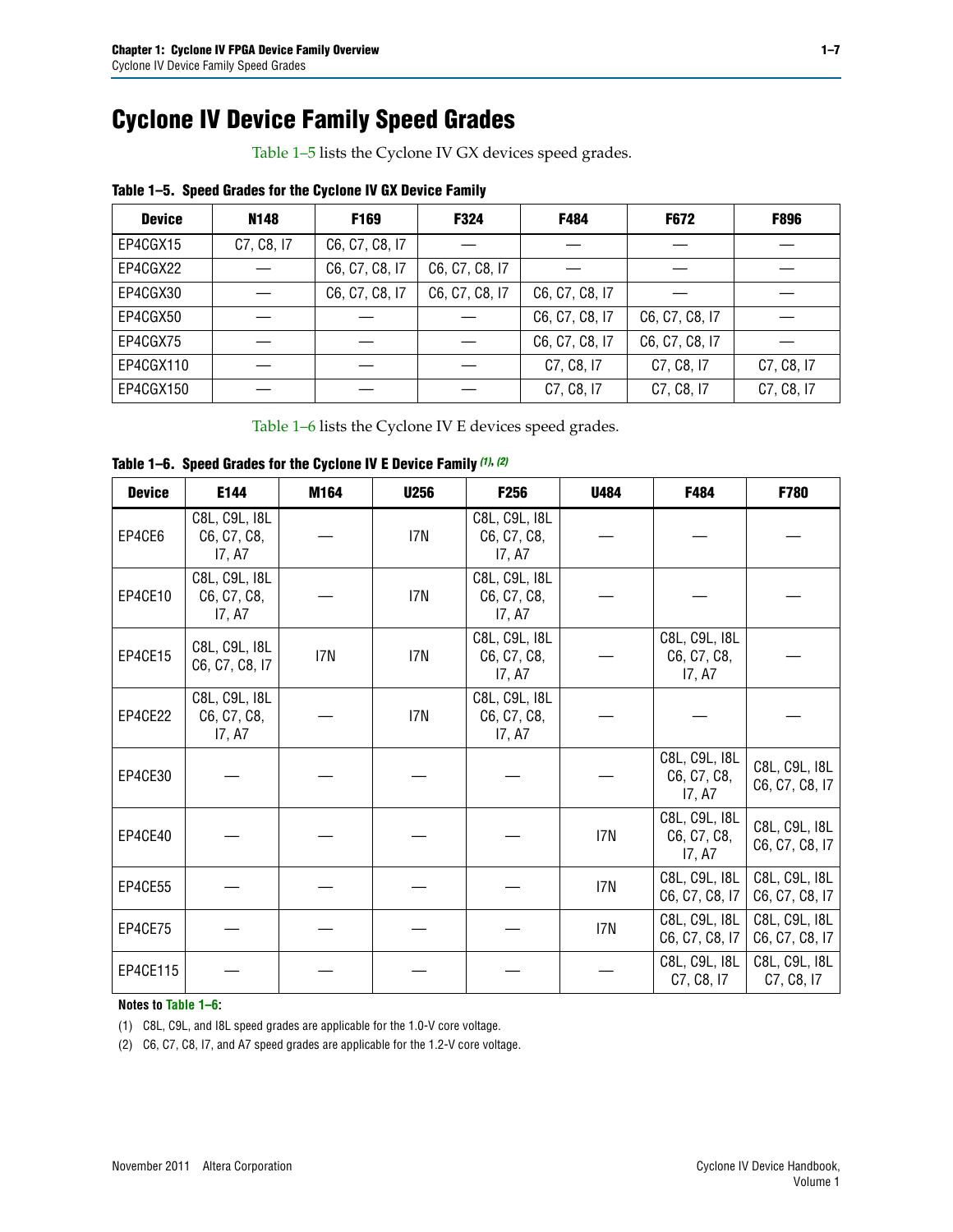## **Cyclone IV Device Family Architecture**

This section describes Cyclone IV device architecture and contains the following topics:

- ["FPGA Core Fabric"](#page-7-0)
- ["I/O Features"](#page-8-0)
- ["Clock Management"](#page-8-1)
- ["External Memory Interfaces"](#page-8-2)
- ["Configuration"](#page-9-1)
- ["High-Speed Transceivers \(Cyclone IV GX Devices Only\)"](#page-9-0)
- ["Hard IP for PCI Express \(Cyclone IV GX Devices Only\)"](#page-10-0)

### <span id="page-7-0"></span>**FPGA Core Fabric**

Cyclone IV devices leverage the same core fabric as the very successful Cyclone series devices. The fabric consists of LEs, made of 4-input look up tables (LUTs), memory blocks, and multipliers.

Each Cyclone IV device M9K memory block provides 9 Kbits of embedded SRAM memory. You can configure the M9K blocks as single port, simple dual port, or true dual port RAM, as well as FIFO buffers or ROM. They can also be configured to implement any of the data widths in [Table 1–7](#page-7-1).

#### <span id="page-7-1"></span>**Table 1–7. M9K Block Data Widths for Cyclone IV Device Family**

| Mode                            | <b>Data Width Configurations</b>                                            |
|---------------------------------|-----------------------------------------------------------------------------|
| Single port or simple dual port | $\vert$ ×1, ×2, ×4, ×8/9, ×16/18, and ×32/36                                |
| True dual port                  | $\vert \times 1, \times 2, \times 4, \times 8/9, \text{ and } \times 16/18$ |

The multiplier architecture in Cyclone IV devices is the same as in the existing Cyclone series devices. The embedded multiplier blocks can implement an  $18 \times 18$  or two 9 × 9 multipliers in a single block. Altera offers a complete suite of DSP IP including finite impulse response (FIR), fast Fourier transform (FFT), and numerically controlled oscillator (NCO) functions for use with the multiplier blocks. The Quartus® II design software's DSP Builder tool integrates MathWorks Simulink and MATLAB design environments for a streamlined DSP design flow.



f For more information, refer to the *[Logic Elements and Logic Array Blocks in Cyclone IV](http://www.altera.com/literature/hb/cyclone-iv/cyiv-51002.pdf)  [Devices](http://www.altera.com/literature/hb/cyclone-iv/cyiv-51002.pdf)*, *[Memory Blocks in Cyclone IV Devices](http://www.altera.com/literature/hb/cyclone-iv/cyiv-51003.pdf)*, and *[Embedded Multipliers in Cyclone IV](http://www.altera.com/literature/hb/cyclone-iv/cyiv-51004.pdf)  [Devices](http://www.altera.com/literature/hb/cyclone-iv/cyiv-51004.pdf)* chapters.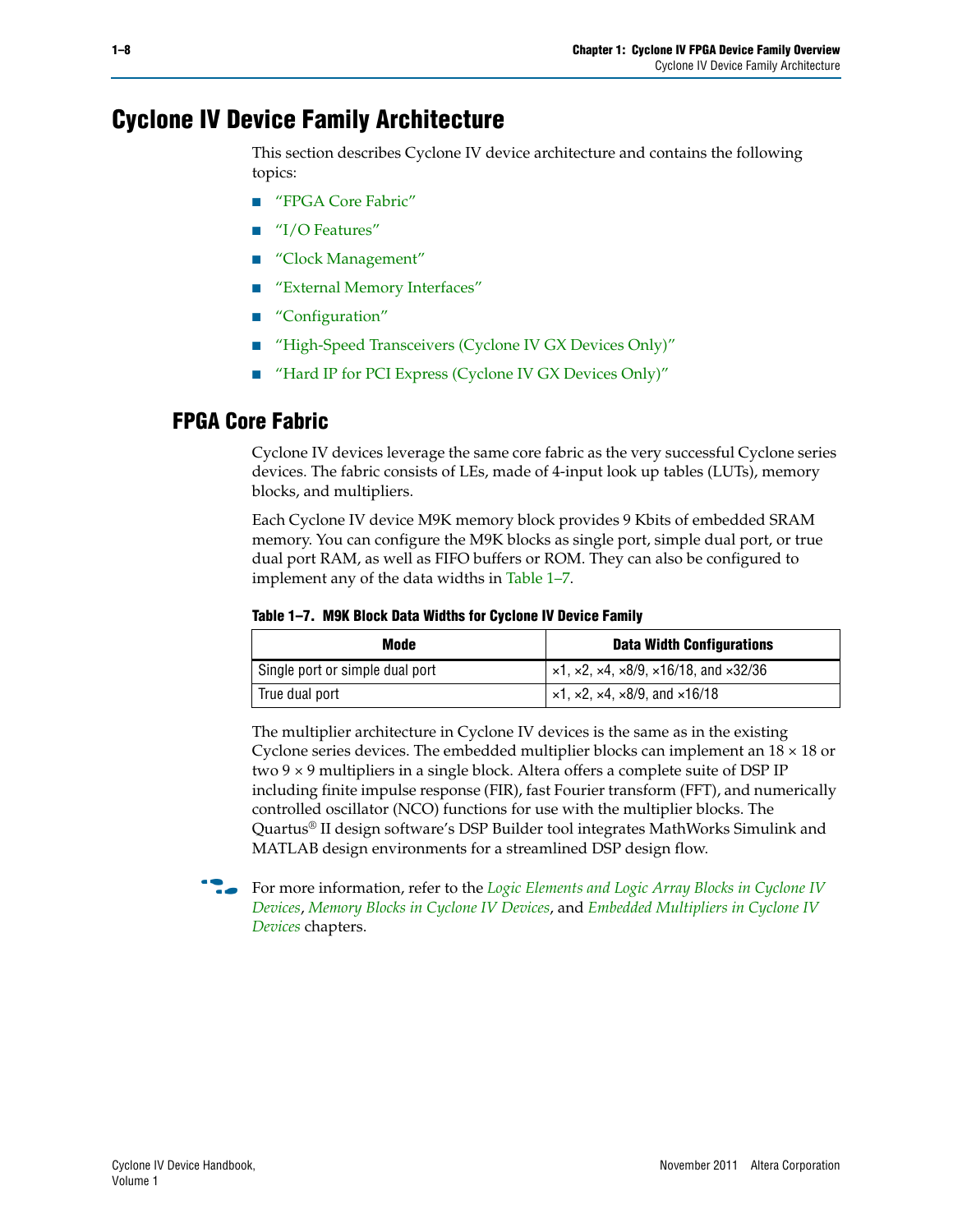## <span id="page-8-0"></span>**I/O Features**

Cyclone IV device I/O supports programmable bus hold, programmable pull-up resistors, programmable delay, programmable drive strength, programmable slew-rate control to optimize signal integrity, and hot socketing. Cyclone IV devices support calibrated on-chip series termination (Rs OCT) or driver impedance matching (Rs) for single-ended I/O standards. In Cyclone IV GX devices, the high-speed transceiver I/Os are located on the left side of the device. The top, bottom, and right sides can implement general-purpose user I/Os.

[Table 1–8](#page-8-3) lists the I/O standards that Cyclone IV devices support.

| Type             | I/O Standard                                               |
|------------------|------------------------------------------------------------|
| Single-Ended I/O | LVTTL, LVCMOS, SSTL, HSTL, PCI, and PCI-X                  |
| Differential I/O | SSTL, HSTL, LVPECL, BLVDS, LVDS, mini-LVDS, RSDS, and PPDS |

<span id="page-8-3"></span>**Table 1–8. I/O Standards Support for the Cyclone IV Device Family**

The LVDS SERDES is implemented in the core of the device using logic elements.

For more information, refer to the *[I/O Features in Cyclone IV Devices](http://www.altera.com/literature/hb/cyclone-iv/cyiv-51006.pdf)* chapter.

### <span id="page-8-1"></span>**Clock Management**

Cyclone IV devices include up to 30 global clock (GCLK) networks and up to eight PLLs with five outputs per PLL to provide robust clock management and synthesis. You can dynamically reconfigure Cyclone IV device PLLs in user mode to change the clock frequency or phase.

Cyclone IV GX devices support two types of PLLs: multipurpose PLLs and generalpurpose PLLs:

- Use multipurpose PLLs for clocking the transceiver blocks. You can also use them for general-purpose clocking when they are not used for transceiver clocking.
- Use general purpose PLLs for general-purpose applications in the fabric and periphery, such as external memory interfaces. Some of the general purpose PLLs can support transceiver clocking.

f For more information, refer to the *[Clock Networks and PLLs in Cyclone IV Devices](http://www.altera.com/literature/hb/cyclone-iv/cyiv-51005.pdf)* chapter.

### <span id="page-8-2"></span>**External Memory Interfaces**

Cyclone IV devices support SDR, DDR, DDR2 SDRAM, and QDRII SRAM interfaces on the top, bottom, and right sides of the device. Cyclone IV E devices also support these interfaces on the left side of the device. Interfaces may span two or more sides of the device to allow more flexible board design. The Altera® DDR SDRAM memory interface solution consists of a PHY interface and a memory controller. Altera supplies the PHY IP and you can use it in conjunction with your own custom memory controller or an Altera-provided memory controller. Cyclone IV devices support the use of error correction coding (ECC) bits on DDR and DDR2 SDRAM interfaces.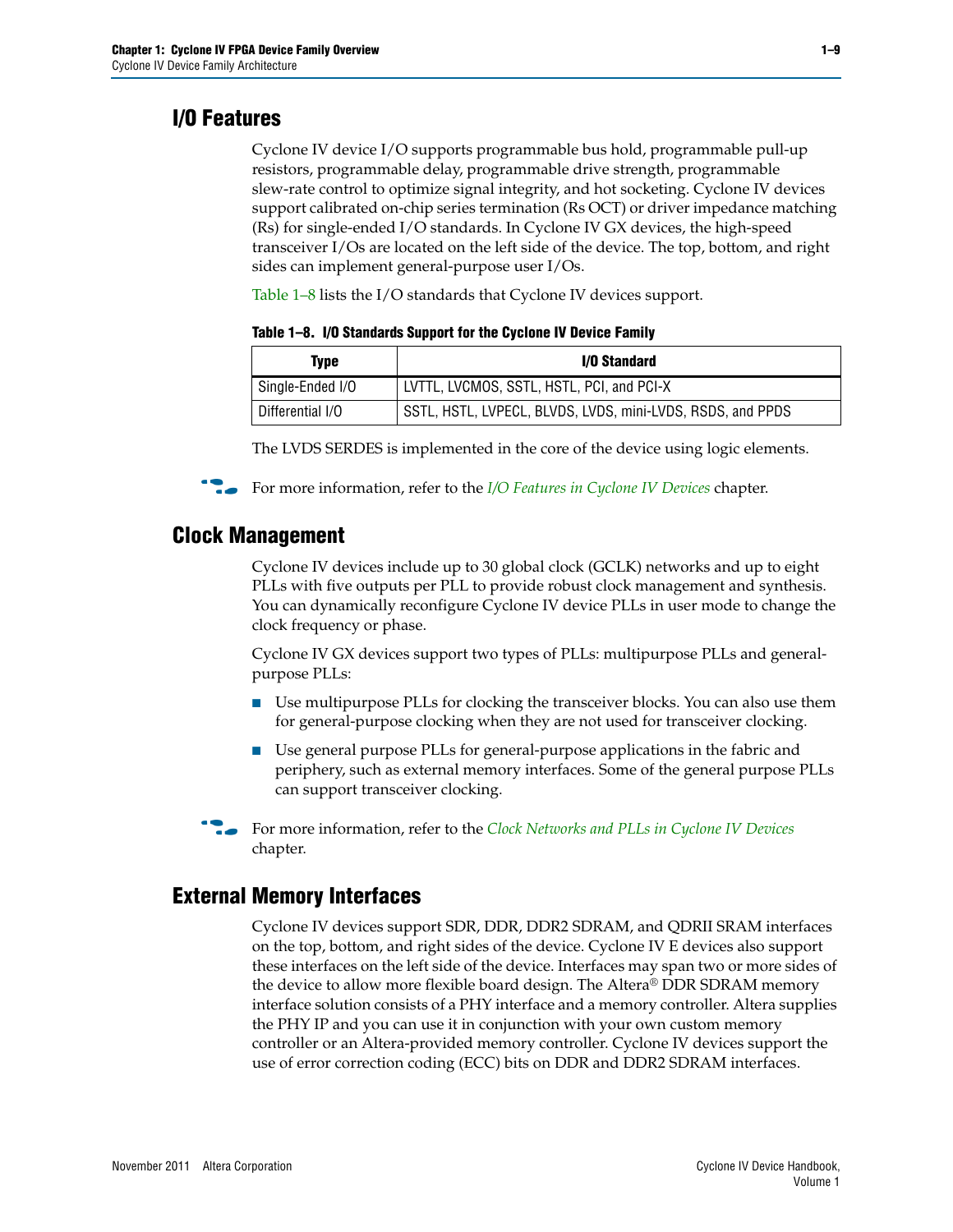f For more information, refer to the *[External Memory Interfaces in Cyclone IV Devices](http://www.altera.com/literature/hb/cyclone-iv/cyiv-51007.pdf)* chapter.

### <span id="page-9-1"></span>**Configuration**

Cyclone IV devices use SRAM cells to store configuration data. Configuration data is downloaded to the Cyclone IV device each time the device powers up. Low-cost configuration options include the Altera EPCS family serial flash devices and commodity parallel flash configuration options. These options provide the flexibility for general-purpose applications and the ability to meet specific configuration and wake-up time requirements of the applications.

[Table 1–9](#page-9-2) lists which configuration schemes are supported by Cyclone IV devices.

<span id="page-9-2"></span>**Table 1–9. Configuration Schemes for Cyclone IV Device Family**

| <b>Devices</b> | <b>Supported Configuration Scheme</b> |
|----------------|---------------------------------------|
| Cyclone IV GX  | AS, PS, JTAG, and FPP $(1)$           |
| Cyclone IV E   | AS, AP, PS, FPP, and JTAG             |

**Note to [Table 1–9](#page-9-2):**

<span id="page-9-3"></span>(1) The FPP configuration scheme is only supported by the EP4CGX30F484 and EP4CGX50/75/110/150 devices.

IEEE 1149.6 (AC JTAG) is supported on all transceiver I/O pins. All other pins support IEEE 1149.1 (JTAG) for boundary scan testing.

**For more information, refer to the** *[JTAG Boundary-Scan Testing for Cyclone IV Devices](http://www.altera.com/literature/hb/cyclone-iv/cyiv-51010.pdf)* chapter.

For Cyclone IV GX devices to meet the PCIe 100 ms wake-up time requirement, you must use passive serial (PS) configuration mode for the EP4CGX15/22/30 devices and use fast passive parallel (FPP) configuration mode for the EP4CGX30F484 and EP4CGX50/75/110/150 devices.

**For more information, refer to the** *Configuration and Remote System Upgrades in [Cyclone IV Devices](http://www.altera.com/literature/hb/cyclone-iv/cyiv-51008.pdf)* chapter.

The cyclical redundancy check (CRC) error detection feature during user mode is supported in all Cyclone IV GX devices. For Cyclone IV E devices, this feature is only supported for the devices with the core voltage of 1.2 V.

f For more information about CRC error detection, refer to the *[SEU Mitigation in](http://www.altera.com/literature/hb/cyclone-iv/cyiv-51009.pdf)  [Cyclone IV Devices](http://www.altera.com/literature/hb/cyclone-iv/cyiv-51009.pdf)* chapter.

### <span id="page-9-0"></span>**High-Speed Transceivers (Cyclone IV GX Devices Only)**

Cyclone IV GX devices contain up to eight full duplex high-speed transceivers that can operate independently. These blocks support multiple industry-standard communication protocols, as well as Basic mode, which you can use to implement your own proprietary protocols. Each transceiver channel has its own pre-emphasis and equalization circuitry, which you can set at compile time to optimize signal integrity and reduce bit error rates. Transceiver blocks also support dynamic reconfiguration, allowing you to change data rates and protocols on-the-fly.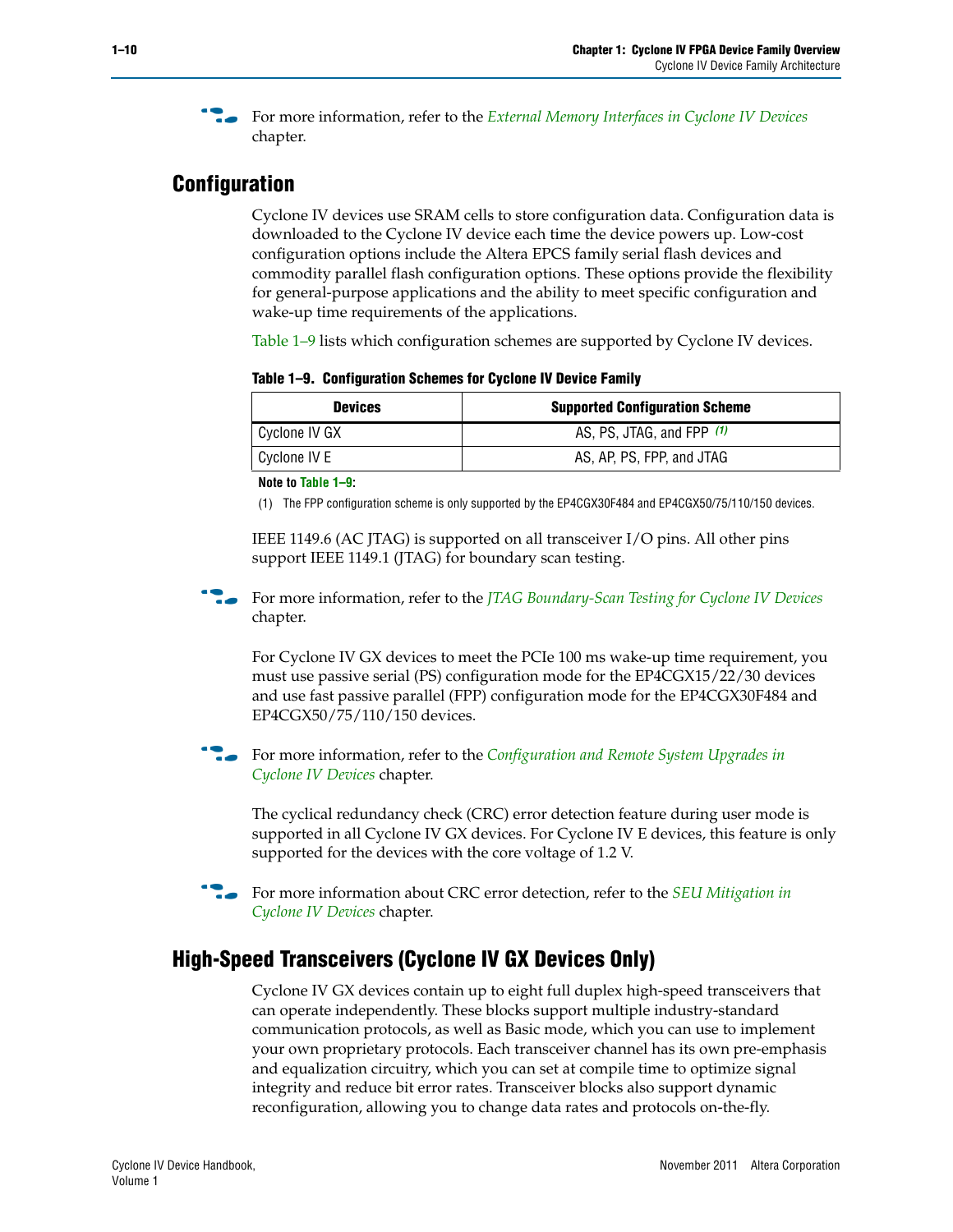[Figure 1–1](#page-10-1) shows the structure of the Cyclone IV GX transceiver.

<span id="page-10-1"></span>



For more information, refer to the *[Cyclone IV Transceivers Architecture](http://www.altera.com/literature/hb/cyclone-iv/cyiv-52001.pdf)* chapter.

## <span id="page-10-0"></span>**Hard IP for PCI Express (Cyclone IV GX Devices Only)**

Cyclone IV GX devices incorporate a single hard IP block for  $\times$ 1,  $\times$ 2, or  $\times$ 4 PCIe (PIPE) in each device. This hard IP block is a complete PCIe (PIPE) protocol solution that implements the PHY-MAC layer, Data Link Layer, and Transaction Layer functionality. The hard IP for the PCIe (PIPE) block supports root-port and end-point configurations. This pre-verified hard IP block reduces risk, design time, timing closure, and verification. You can configure the block with the Quartus II software's PCI Express Compiler, which guides you through the process step by step.

**For more information, refer to the** *[PCI Express Compiler User Guide](http://www.altera.com/literature/ug/ug_pci_express.pdf)***.**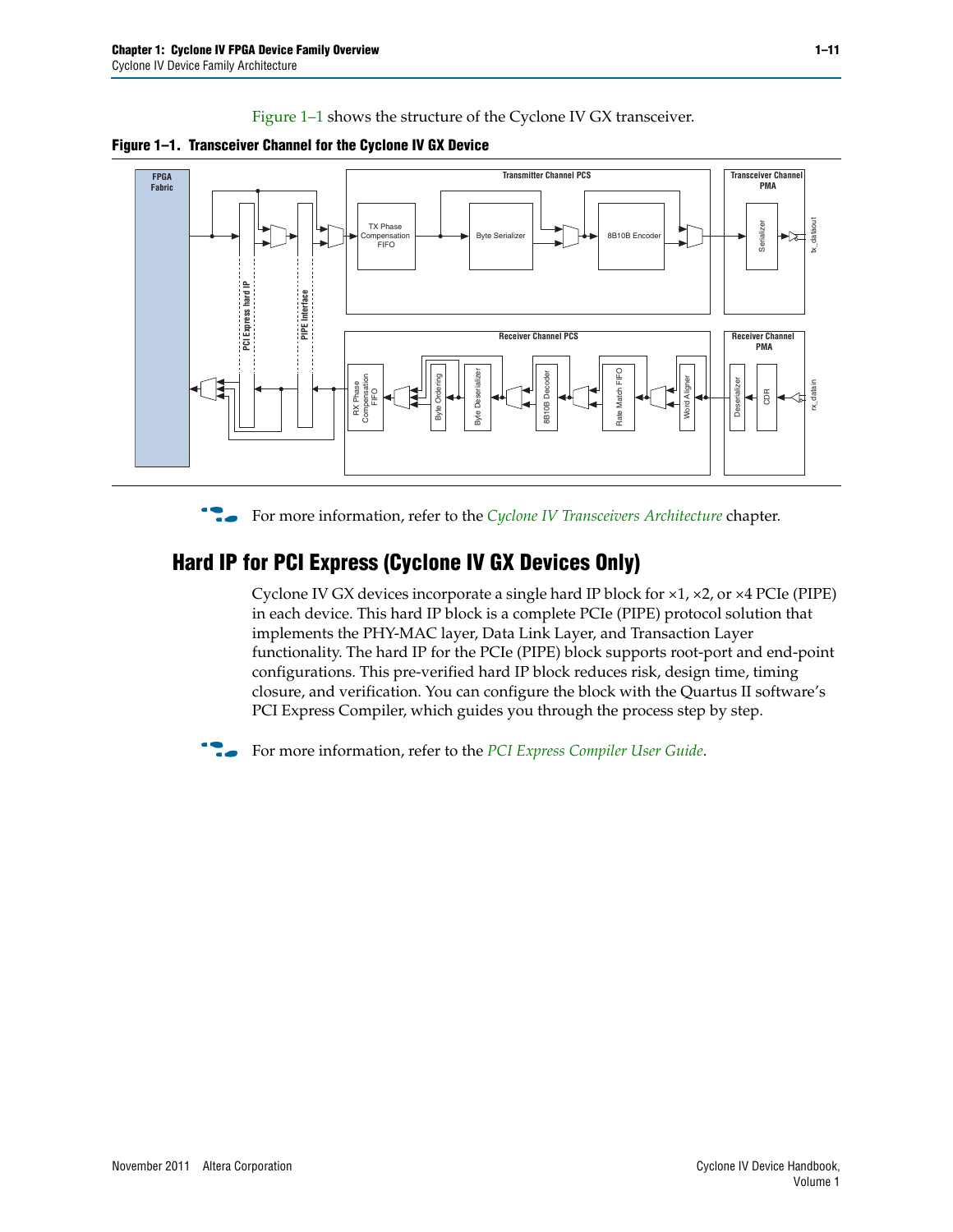## **Reference and Ordering Information**

[Figure 1–2](#page-11-1) shows the ordering codes for Cyclone IV GX devices.

#### <span id="page-11-1"></span>**Figure 1–2. Packaging Ordering Information for the Cyclone IV GX Device**





<span id="page-11-0"></span>